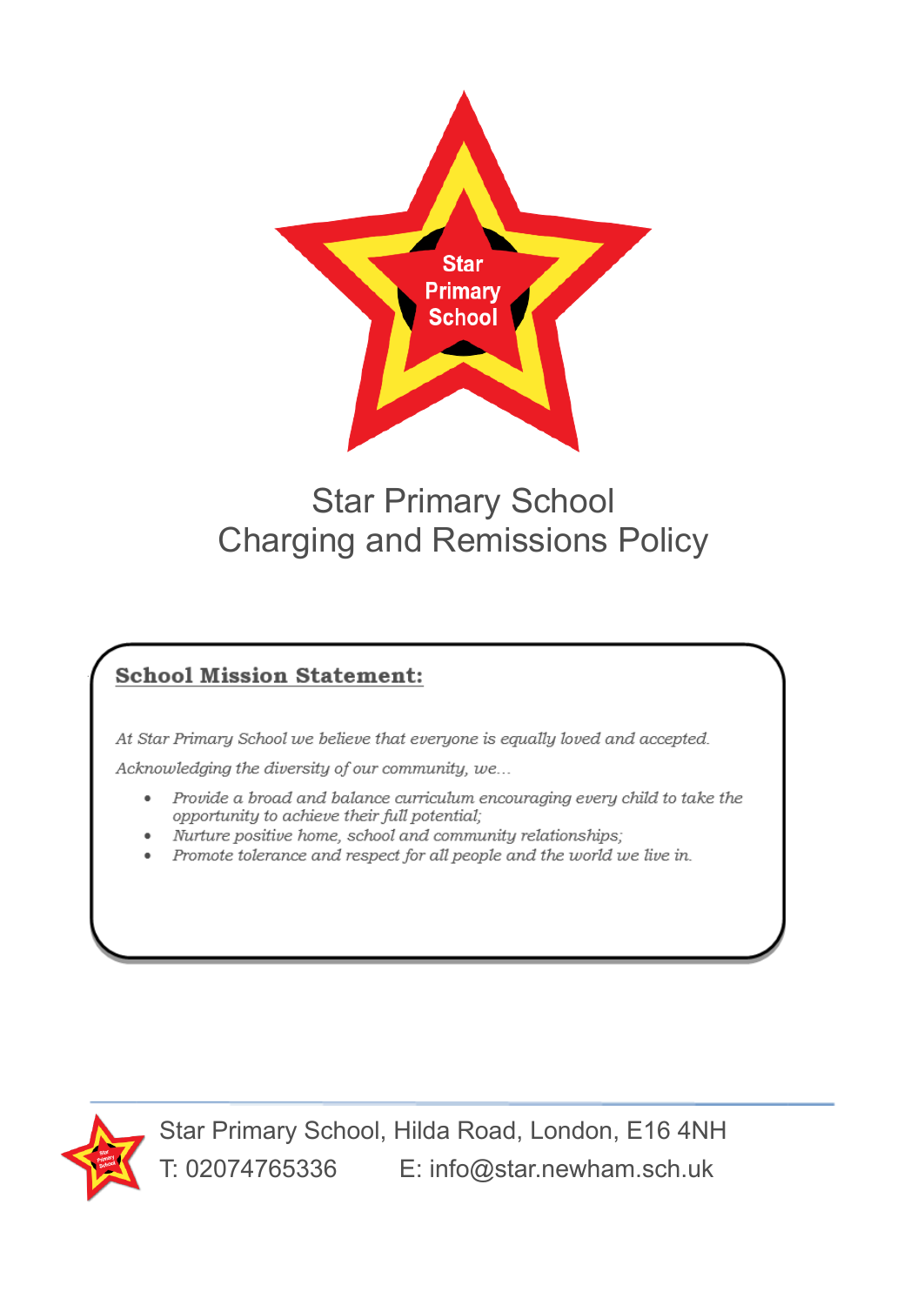#### **Introduction**

This policy has been formulated in accordance with Department for Education guidance on: Charging for Schools.

## **Aim**

The aim of this policy is to set out how charges are applied to parents in relation to school activities, uniform and equipment.

The Governing Body of the School is responsible for determining the content of the policy and the Head Teacher for implementation.

The Governing Body recognises the valuable contribution that the wide range of additional activities, including clubs, practical activities, trips and residential experiences can make towards pupils' personal and social education. The Governing Body aims to promote and provide such activities both as part of a broad and balanced curriculum for the pupils of the school and as additional optional activities. We believe that no child should have his/her access to the curriculum limited by charges.

Therefore, pupils will not be charged for activities that support the broad and balanced curriculum provided by the school. The school, from time to time, will ask parents to make a voluntary contribution to activities or school trips. This will only happen if the school has itself incurred a charge. Pupils will not be discriminated against if they do not contribute. However, if enough contributions are not received, this may result in the activity or trip being cancelled.

## **Charges (made through Parent Mail)**

The school will only charge for specific activities. These include:

- Residential Trips: Lake District Year 6, York Visit Year 5 and Camping Year 3
- Clubs with an outside provider
- Breakages
- School uniform
- Lost or damaged books
- Educational Day Visits
- Little Stars Day Care provision

## **Before and after School Clubs**

These are not part of the education provided during school hours. This is part of the extended provision. We aim not to charge. However, where an outside provider is used there will be a charge to pupils to cover their costs.

## **Nursery Lunchtime**

For children who are entitled to the 30 hour offer, a hot lunch will be served every day. This is charged at £2.30 a day (£11.50 a week).

## **After school care**

This is run by an external agency called Fit 4 Sport. Further details can be found on the school website. [Fit For Sport at Star Primary – Star](https://star.newham.sch.uk/before-after-school/fit-for-sport/) Primary School.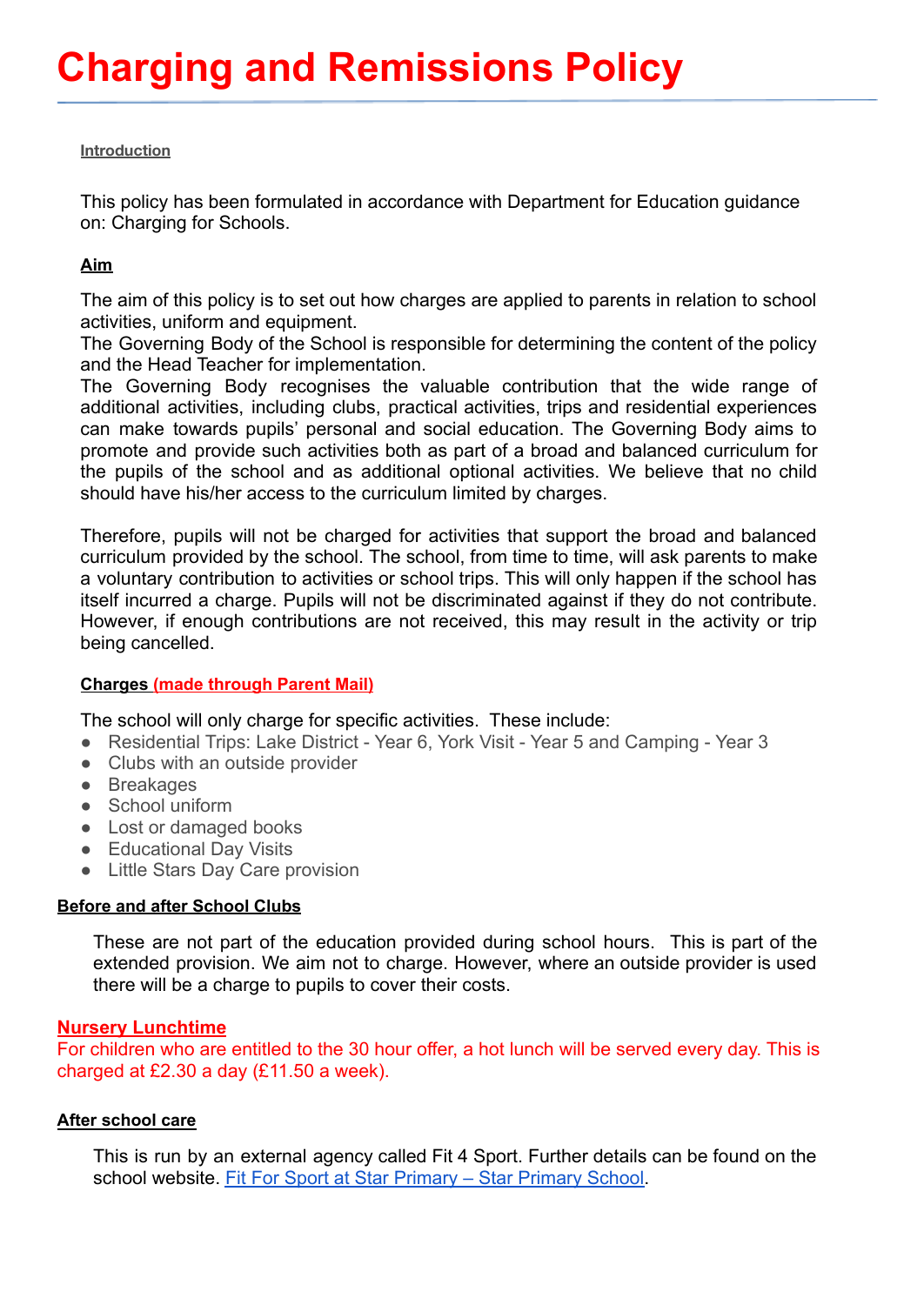## **Lateness**

If you are going to be late collecting your child from school or from a club you need to inform the school.

## **● Collecting late from school:**

At 2.15 pm your child will be placed in the school office. Every attempt will be made to contact you to ensure that your child is collected safely by 3pm. At 3pm the school office closes. A member of SLT will ensure that your child is safe until he/she is collected. Late collections are recorded. If you are persistently late in collecting your child, then you will receive a letter and may be required to meet with a member of SLT. If this does not resolve any issues arising, then it may become a child protection issue and you will be referred to Social Services under a category of neglect.

## **● Collecting late from club:**

Most clubs finish at 3:15pm. ECAM lessons finish at the end of the designated lesson. Please collect your child promptly as late collection may result in your child losing their place in the club.

## **● Supervised by Fit 4 Sport**

Persistent lateness may result in your child being placed under the care of Fit for Sport (Registration is required) and the cost of the provision charged to the parents.

#### **Residential**

The only charges made to parents is £80.00 for Year 6 trip to the Lake District (5 days), £80.00 for the Year 5 visit to York and £45.00 for the Year 3 camping trip (Prices subject to change). These payments contribute to travel expenses and lodgings. The cost for tuition is paid by the school, as this is part of its intention to provide a broad and balanced curriculum. A bursary is in place to pay for fifty percent of the residential trip to the Lake District through The Outward-Bound Trust. Fundraising throughout the year supplements the outstanding costs.

#### **Music Tuition**

A charge will be made for lessons provided by the Music Academy. This will be paid by parents directly to the Academy and not the school.

Music lessons by ECAM (Every child a Musician) are free of charge but a deposit may be required for the musical instrument.

#### **Breakages**

In cases of willful or malicious damage to equipment throughout the school, the school will make a charge. Each incident will be dealt with on its own merit and at the discretion of the head teacher.

#### **School Uniform**

School uniform can be purchased directly by parents through the myclothing website. Further details can be found at: <http://star.newham.sch.uk/information/school-uniform/>